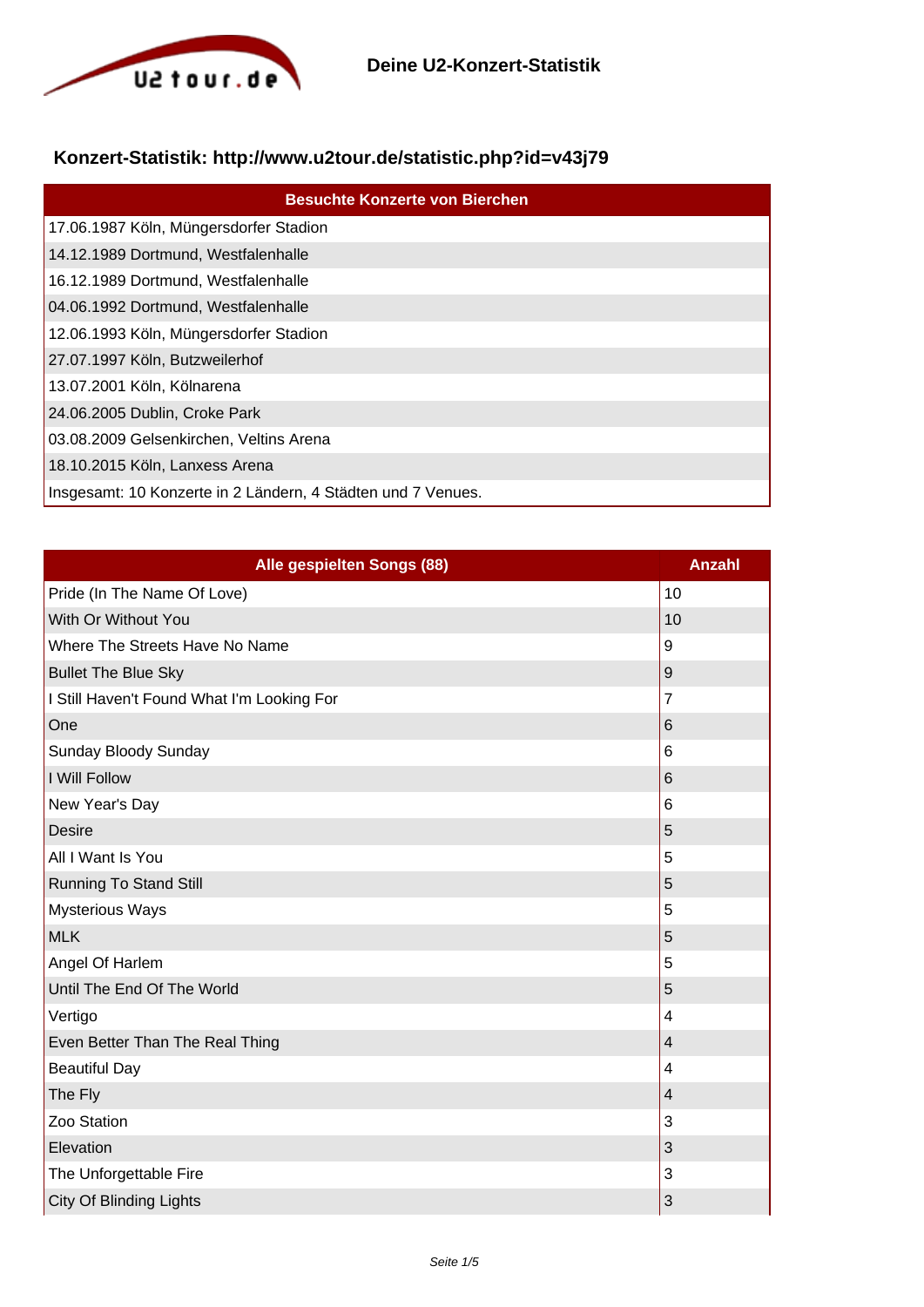

| When Love Comes To Town                    | 3              |
|--------------------------------------------|----------------|
| Ultra Violet (Light My Way)                | 3              |
| '40'                                       | 3              |
| Bad                                        | 3              |
| Love Is Blindness                          | $\overline{2}$ |
| Satellite Of Love                          | $\overline{2}$ |
| Who's Gonna Ride Your Wild Horses          | $\overline{2}$ |
| Stand By Me                                | $\overline{2}$ |
| All Along The Watchtower                   | $\overline{2}$ |
| Gone                                       | $\mathbf 2$    |
| Party Girl                                 | $\overline{2}$ |
| Out Of Control                             | $\overline{2}$ |
| Tryin' To Throw Your Arms Around The World | $\overline{2}$ |
| Love Rescue Me                             | $\overline{2}$ |
| The Electric Co.                           | $\overline{2}$ |
| Stuck In A Moment You Can't Get Out Of     | $\overline{2}$ |
| Walk On                                    | $\overline{2}$ |
| Van Diemen's Land                          | $\overline{2}$ |
| <b>Unchained Melody</b>                    | $\overline{2}$ |
| All Because Of You                         | 1              |
| <b>Breathe</b>                             | 1              |
| Yahweh                                     | 1              |
| Miracle Drug                               | 1              |
| No Line On The Horizon                     | 1              |
| Sometimes You Can't Make It On Your Own    | 1              |
| Love And Peace Or Else                     | 1              |
| Zooropa                                    | 1              |
| The Miracle (Of Joey Ramone)               | 1              |
| <b>Every Breaking Wave</b>                 | 1              |
| October                                    | 1              |
| Invisible                                  | 1              |
| Cedarwood Road                             | 1              |
| Song For Someone                           | 1              |
| Iris (Hold Me Close)                       | 1              |
| Raised By Wolves                           | 1              |
| Magnificent                                | 1              |
| <b>Unknown Caller</b>                      | 1              |
| I'll Go Crazy If I Don't Go Crazy Tonight  | 1              |
| Moment Of Surrender                        | 1              |
| <b>Get On Your Boots</b>                   | 1              |
| Dirty Old Town                             | 1              |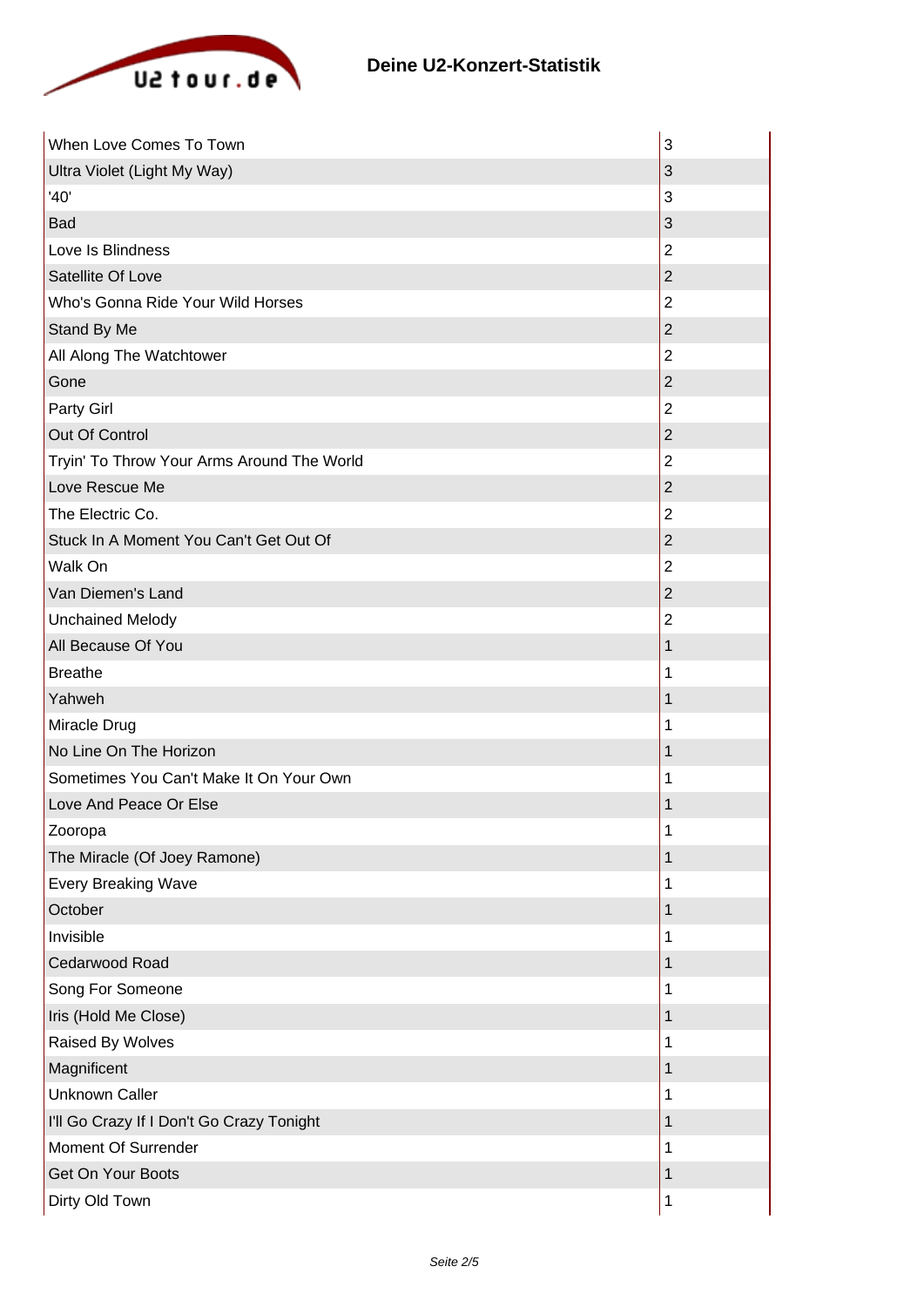

| <b>White Christmas</b>               | 1 |
|--------------------------------------|---|
| Dancing Queen                        | 1 |
| <b>Redemption Song</b>               | 1 |
| Can't Help Falling In Love           | 1 |
| Gloria                               | 1 |
| God Part II                          | 1 |
| C'mon Everybody                      | 1 |
| Exit                                 | 1 |
| In God's Country                     | 1 |
| Help!                                | 1 |
| Mofo                                 | 1 |
| Last Night On Earth                  | 1 |
| Kite                                 | 1 |
| <b>New York</b>                      | 1 |
| <b>Sweetest Thing</b>                | 1 |
| The Ground Beneath Her Feet          | 1 |
| Hold Me, Thrill Me, Kiss Me, Kill Me | 1 |
| If You Wear That Velvet Dress        | 1 |
| Staring At The Sun                   | 1 |
| Miami                                | 1 |
| Please                               | 1 |
| Discothèque                          | 1 |
| Wake Up Dead Man                     | 1 |

| <b>Alle Cover-Songs (11)</b> | Anzahl         |
|------------------------------|----------------|
| Stand By Me                  | $\overline{2}$ |
| Satellite Of Love            |                |
| All Along The Watchtower     | 2              |
| Unchained Melody             | 2              |
| <b>Redemption Song</b>       |                |
| Can't Help Falling In Love   |                |
| Dirty Old Town               |                |
| C'mon Everybody              |                |
| Help!                        |                |
| Dancing Queen                |                |
| <b>White Christmas</b>       |                |

| <b>Opening Songs (8)</b>       | Anzahl |
|--------------------------------|--------|
| Where The Streets Have No Name |        |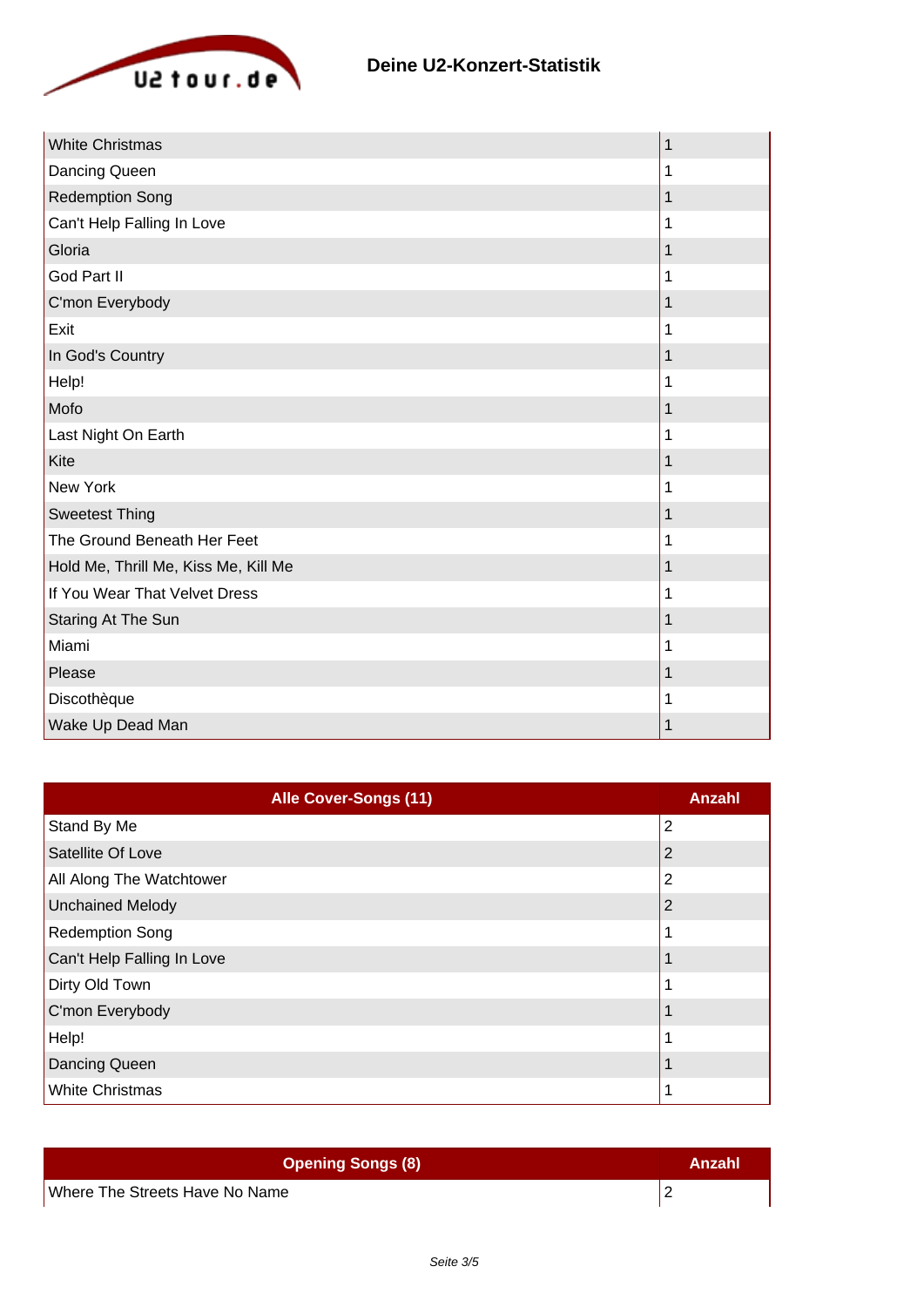

| Zoo Station                  |  |
|------------------------------|--|
| Breathe                      |  |
| The Miracle (Of Joey Ramone) |  |
| Vertigo                      |  |
| Mofo                         |  |
| Stand By Me                  |  |
| Elevation                    |  |

| <b>Closing Songs (7)</b>   | Anzahl |
|----------------------------|--------|
| '40'                       | 3      |
| Vertigo                    |        |
| Moment Of Surrender        |        |
| Walk On                    |        |
| MLK                        |        |
| Love Is Blindness          |        |
| Can't Help Falling In Love |        |

| <b>Alben (16)</b>               | Anzahl |
|---------------------------------|--------|
| The Joshua Tree                 | 19.18% |
| <b>Achtung Baby</b>             | 16.36% |
| Rattle And Hum                  | 11.31% |
| The Unforgettable Fire          | 9.46%  |
| War                             | 6.73%  |
| All That You Can't Leave Behind | 6.25%  |
| How To Dismantle An Atomic Bomb | 5.33%  |
| Pop                             | 4.42%  |
| Boy                             | 4.41%  |
| No Line On The Horizon          | 3.07%  |
| Songs Of Innocence              | 2.62%  |
| The Best Of 1980-1990           | 1.3%   |
| October                         | 0.87%  |
| Zooropa                         | 0.43%  |
| Songs Of Innocence Bonus Disc   | 0.43%  |
| Zoo TV Live                     | 0.43%  |

| Vorgruppen (11) | Anzahl |
|-----------------|--------|
| B.B. King       |        |
| Snow Patrol     |        |